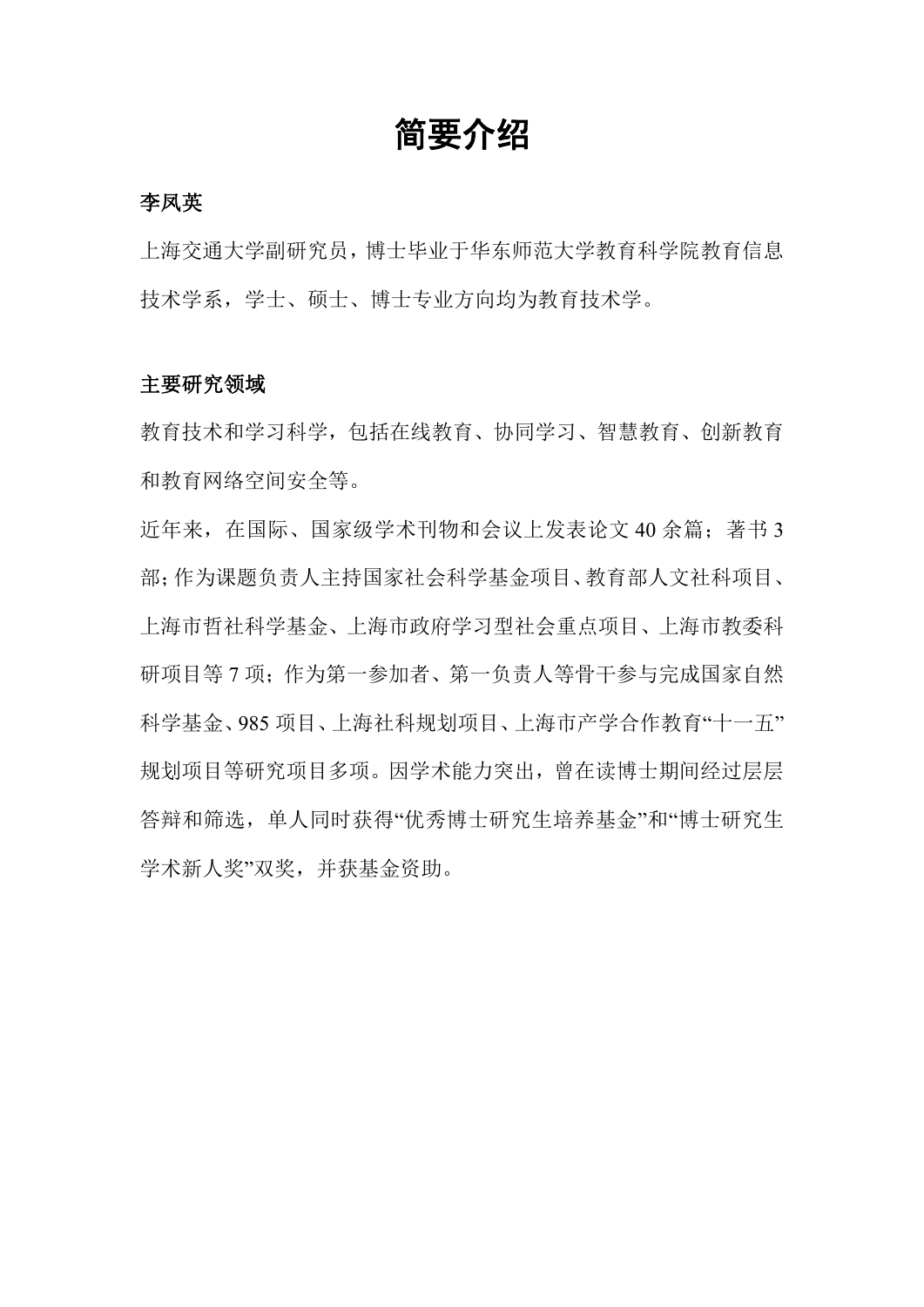# 个人简历

李凤英,女,上海交通大学副研究员,博士毕业于华东师范大学教育科学院 电子信箱: fyli@sjtu.edu.cn

### 主要研究领域

 教育技术和学习科学,包括在线教育、协同学习、智慧教育、 创新教育和教育网络空间安全等。

## 教育经历

博士毕业于华东师范大学教育科学院教育信息技术学系

硕士、学士毕业于山东师范大学传播学院教育技术系

### 部分科研项目

- 2016: 基于贝叶斯方法的社会网络大数据使用与隐私保护平衡机制研究, 国家社会科学基金项目,项目编号:16BGL003,项目负责人;
- 2014: 基于数字认证的 MOOC 诚信机制研究,教育部人文社科项目,项 目编号:14YJA880033,项目负责人;
- 2013: 虚拟学习社区知识资源保护研究,上海市哲社科学基金,项目编号: 2013BTQ001,项目负责人;
- 2013:终身教育视野下的社区居民自主学习模式研究,上海市政府学习型 社会重点项目,项目编号:XZ201301,项目负责人;
- 2013:终身教育视角下的开放大学教育模式研究,上海市教委成人教育科 研项目,项目编号:市成协科 2013001 ,项目负责人;
- 2010:代理签名技术在远程教育中的应用模型及实现研究,学术新人奖科 研项目,项目编号:XRZZ2010004,项目负责人;
- 2009:代理签名技术在远程教育中的应用研究,优秀博士研究生培养基金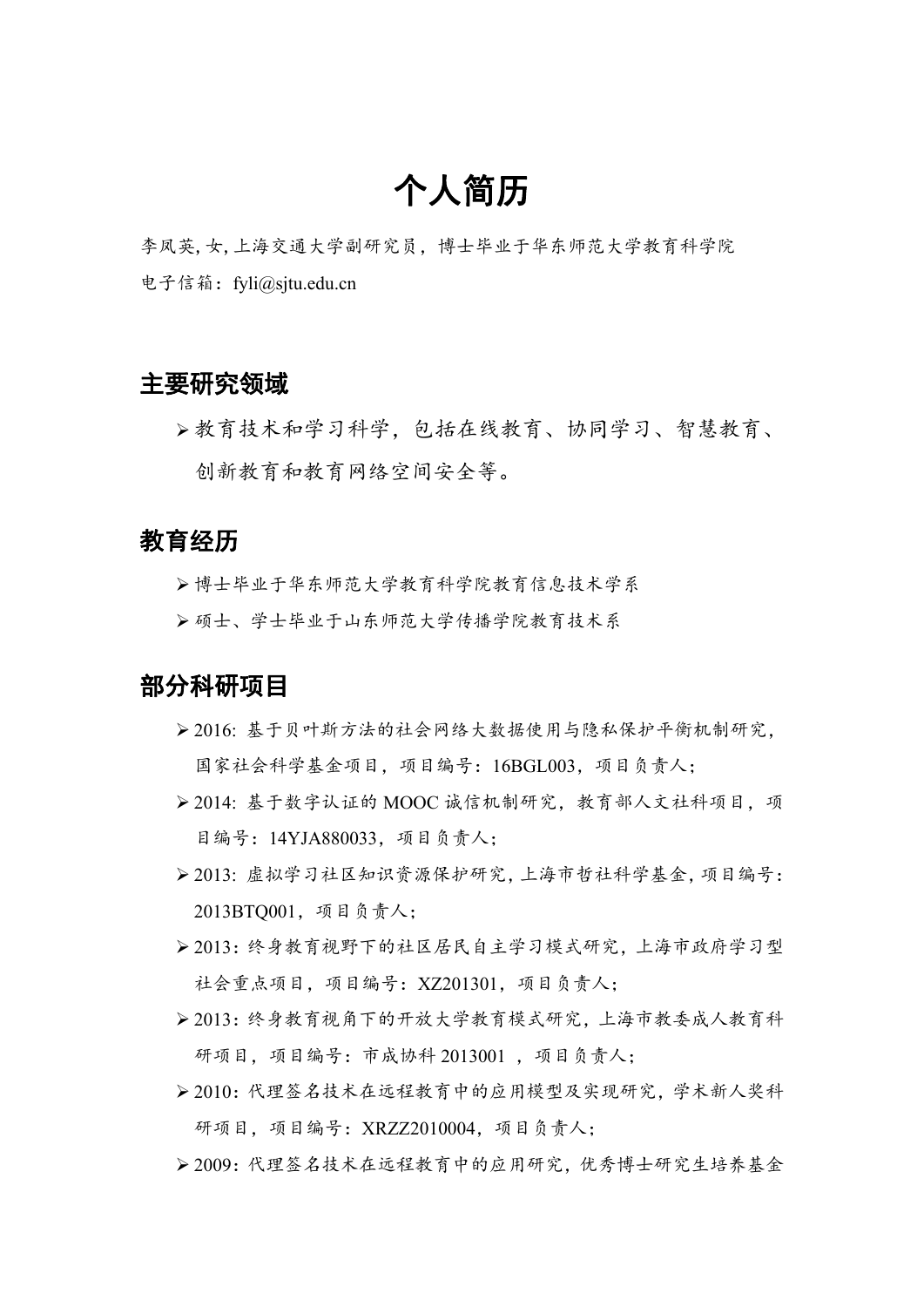项目,项目编号:2010005,项目负责人。

 2007-2010:船舶技术专业产学合作教育基地的实践探索与要素研究,上 海市产学合作教育"十一五"规划项目子项目,2007 立项,2010 年结项, 被市教委评为优秀成果奖和三等奖,第一负责人和完成者。

### 部分论著

- 远程教育与代理签名技术[M]. 社会科学文献出版社,2011.
- 人工智能(AI)教育应用的应用安全风险与应对之策[J],远程教育杂志,2018  $(4)$   $(CSSCI)$
- 我国走班制教学文献分析 (2000-2017) [J], 现代远程教育研究, 2018 (4) (CSSCI)
- 基于双因子模糊认证的MOOC学习者身份认证模式研究[J], 远程教育杂 志,2017 (4) (CSSCI)
- MOOC能耗问题与策略研究[J], 现代远程教育研究, 2014 (6) (CSSCI)
- 基于门限代理签名的协同学习研究[J],电化教育研究,2013(CSSCI)
- 大数据视域下的虚拟学习社区安全研究——基于门限代理签名的协同学习 系统探[J], 远程教育杂志, 2013 (CSSCI)
- 基于认证的移动学习私密保护模型和方案,现代远程教育研究[J],2013 (CSSCI)
- 基于网络技术的电子毕业/学位证书的实现研究[J],电化教育研究,2011 (CSSCI)
- 基于门限代理签名的在线答辩系统的研究与设计[J], 现代远程教育研 究,2010(CSSCI)
- Multi-Proxy Multi-Signature Binding Positioning Protocol, Security & Communication Networks 9(2016) ( SCI )
- How to Improve Community Resident Autonomous Learning Based on Virtual Learning, International Management Review, 2016, Vol. 12 Issue 1, p60
- Research on community resident autonomous learning based on virtual learning,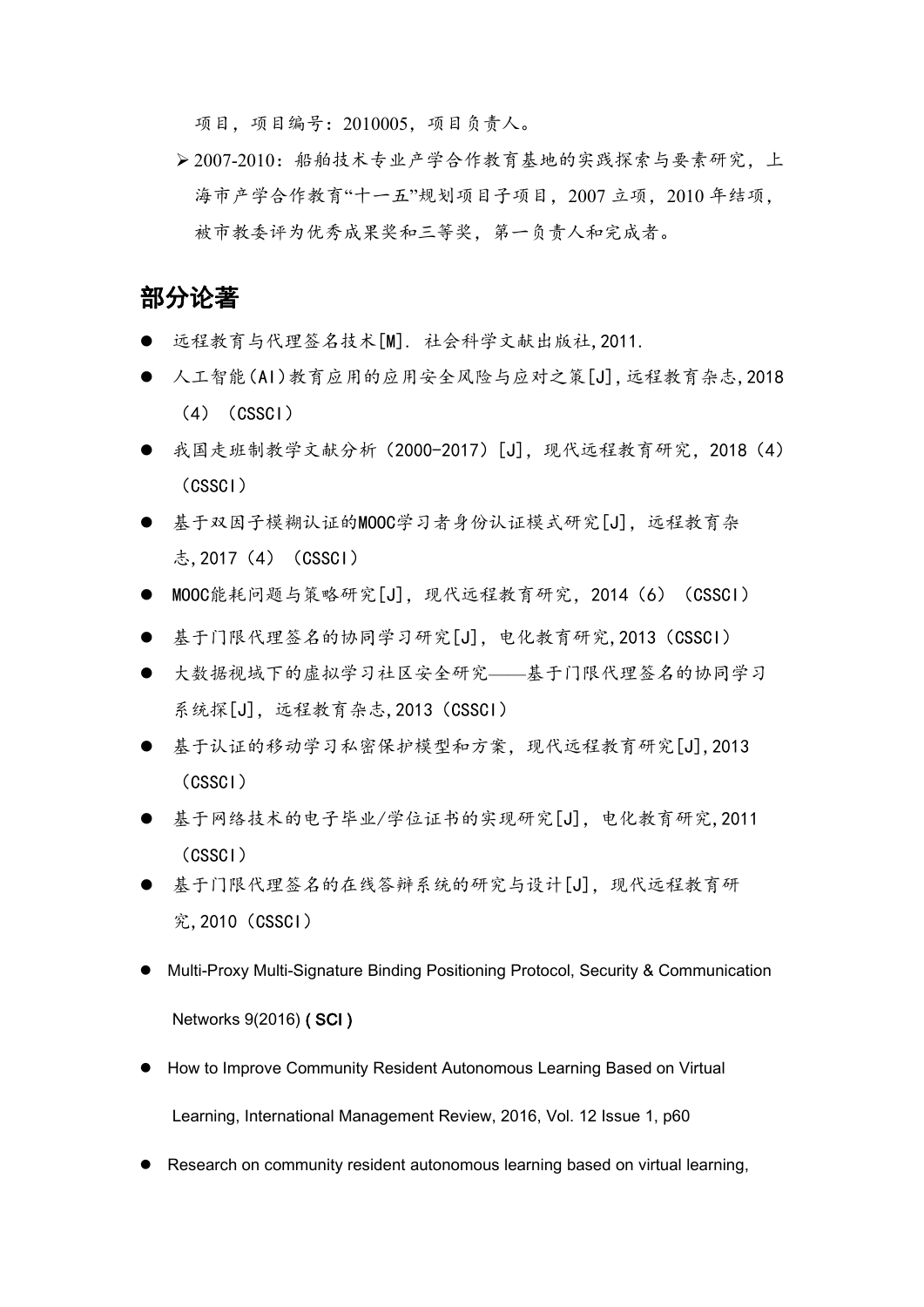EEE'15 (The 2015 International Conference on e-Learning, e-Business, Enterprise Information Systems, and e-Government). (EI)

- Fuzzy-Identity-Authentication-Based MOOC Online Examination Learner Identity Authentication Pattern and Solution, MEHS 2014 (International Symposium Modern on Education and Human Sciences) . (EI)
- Research on Authentication Technology Based on Proxy in Mobile Learning, MEHS 2014 (International Symposium Modern on Education and Human Sciences). (EI)
- Two Improved Proxy Multi-signature Schemes Based on the Elliptic Curve Cryptosystem, ICCIC 2011. (EI)
- Crypanalysis of Kuo and Chen'S Threshold Proxy Signature Scheme Based On The RSA, ITNG 2007. (EI)
- Some Basic Principles for Proxy Signature Schemes Based on DLP, ICCASM 2010. (EI)
- Online Oral Defense System Based on Threshold Proxy Signature, EEEE 2010. (EI)
- About the Security for HW Threshold Proxy Signature Scheme with self-certified Public Key System, CHINACOM 2009. (EI)
- Bilinear-pairings Based Designated-verifier Multi-proxy Signatue Scheme, IT Revolutions 2008, IEEE Xplore Publishing. (EI)
- A Model of Bilinear-pairings Based Designated-verifier Proxy Signatue Scheme, TrustCol-2008 . (EI)
- Some Basic Principles for Proxy Signature Schemes Based on ECDLP,<br>CollaborateCom 2010. (EI)